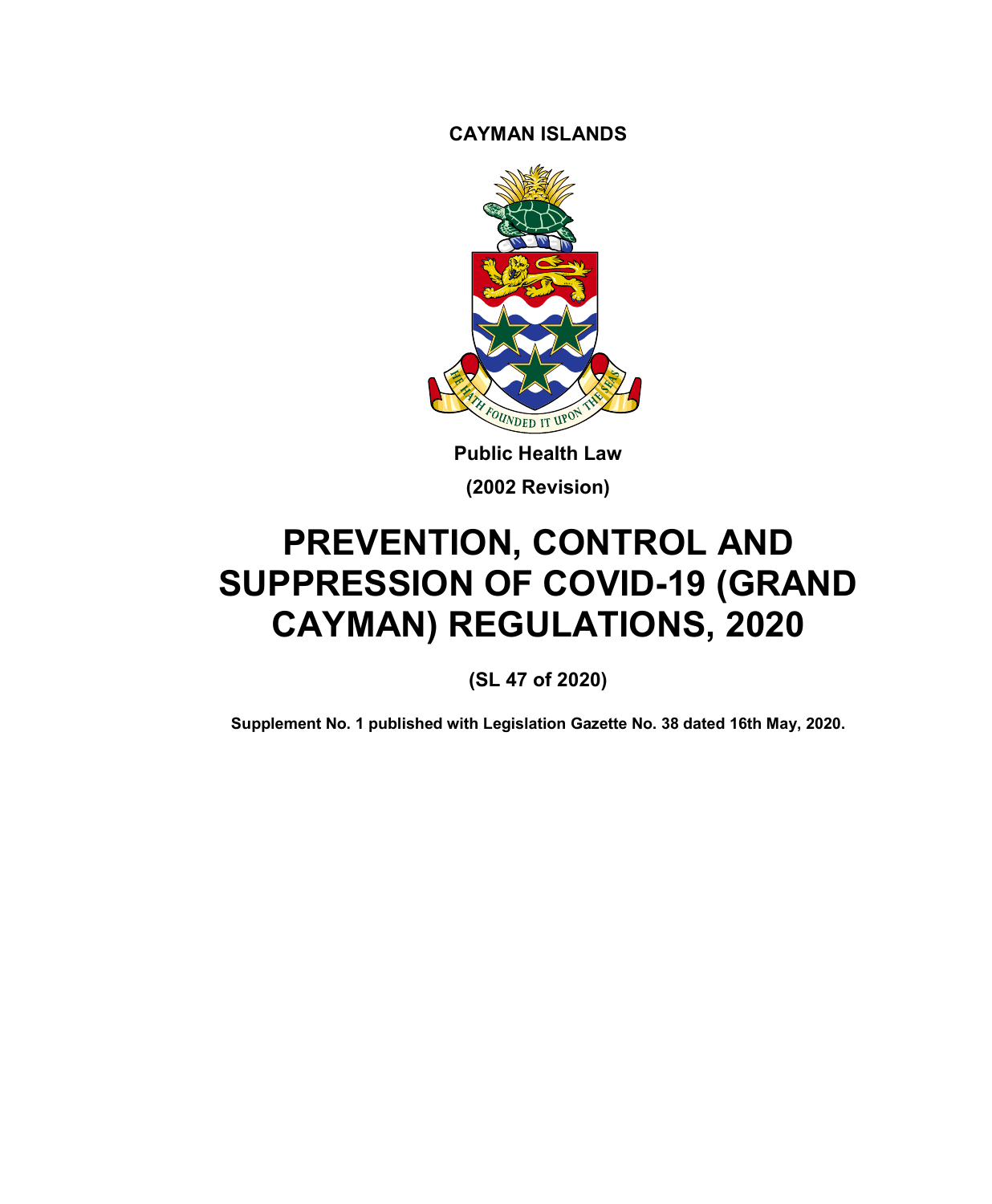# **PUBLISHING DETAILS**

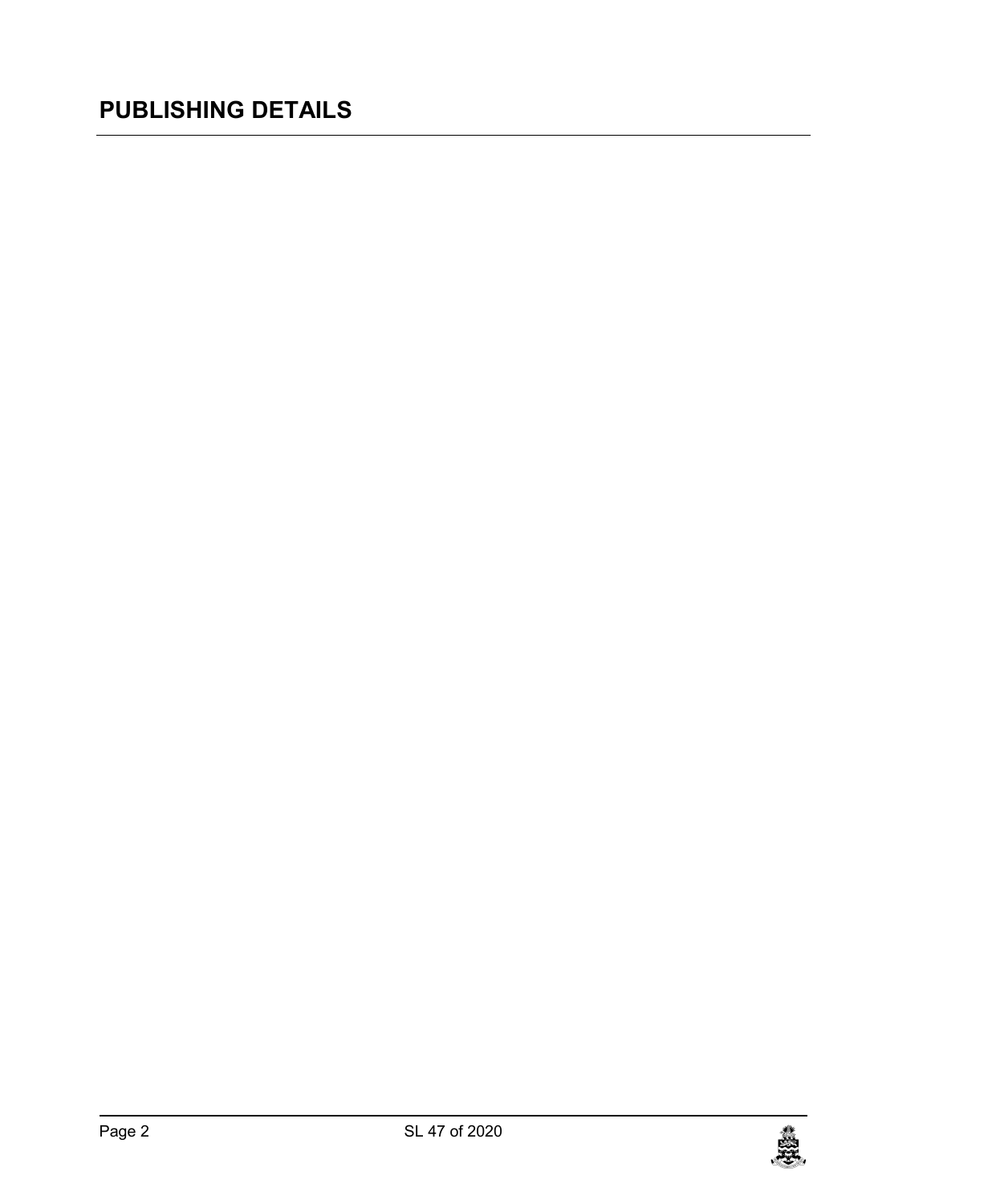## **CAYMAN ISLANDS**



**Public Health Law**

**(2002 Revision)**

# **PREVENTION, CONTROL AND SUPPRESSION OF COVID-19 (GRAND CAYMAN) REGULATIONS, 2020**

**(SL 47 of 2020)**

## **Arrangement of Regulations**

| Regulation      |                                                                                    | Page |
|-----------------|------------------------------------------------------------------------------------|------|
| $\mathbf{1}$ .  |                                                                                    |      |
| 2.              |                                                                                    |      |
| 3.              |                                                                                    |      |
| 4.              |                                                                                    |      |
| 5.              |                                                                                    |      |
| 6.              |                                                                                    |      |
| 7.              |                                                                                    |      |
| 8.              |                                                                                    |      |
| 9.              |                                                                                    |      |
| 10.             |                                                                                    |      |
| 11.             |                                                                                    |      |
| 12.             |                                                                                    |      |
| 13.             | Repeal of the Prevention, Control and Suppression of Covid-19 Regulations, 2020 16 |      |
| 14.             |                                                                                    |      |
| <b>SCHEDULE</b> |                                                                                    | 17   |

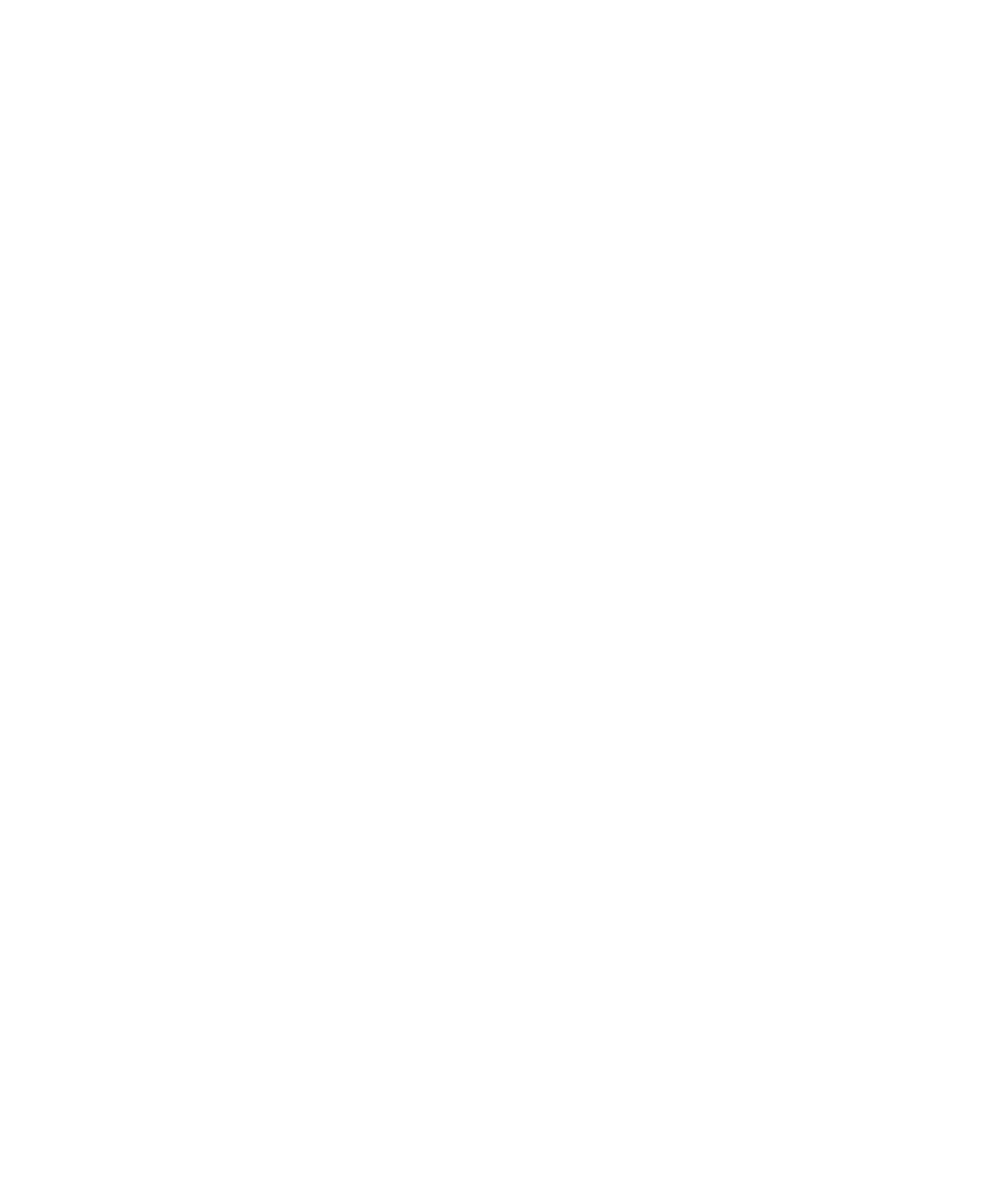## <span id="page-4-0"></span>**CAYMAN ISLANDS**



**(2002 Revision)**

# **PREVENTION, CONTROL AND SUPPRESSION OF COVID-19 (GRAND CAYMAN) REGULATIONS, 2020**

## **(SL 47 of 2020)**

In exercise of the powers conferred by section 34 of the Public Health Law (2002 Revision) the Cabinet makes the following Regulations —

## **1. Citation and commencement**

- **1**. (1) These Regulations may be cited as the Prevention, Control and Suppression of Covid-19 (Grand Cayman) Regulations, 2020.
	- (2) These Regulations come into force on 19th May, 2020.

## <span id="page-4-1"></span>**2. Definitions**

**2**. (1) In these Regulations —

"**Competent Authority**" means the member of Cabinet charged with responsibility for international trade;

"**essential establishments, institutions, businesses, organisations and offices**" means establishments, institutions, businesses, organisations and offices at which persons specified under regulation 9 are employed;

**"festive ceremony**" means a ceremony to celebrate a locally recognised religious event or a public general holiday and includes an agricultural show;

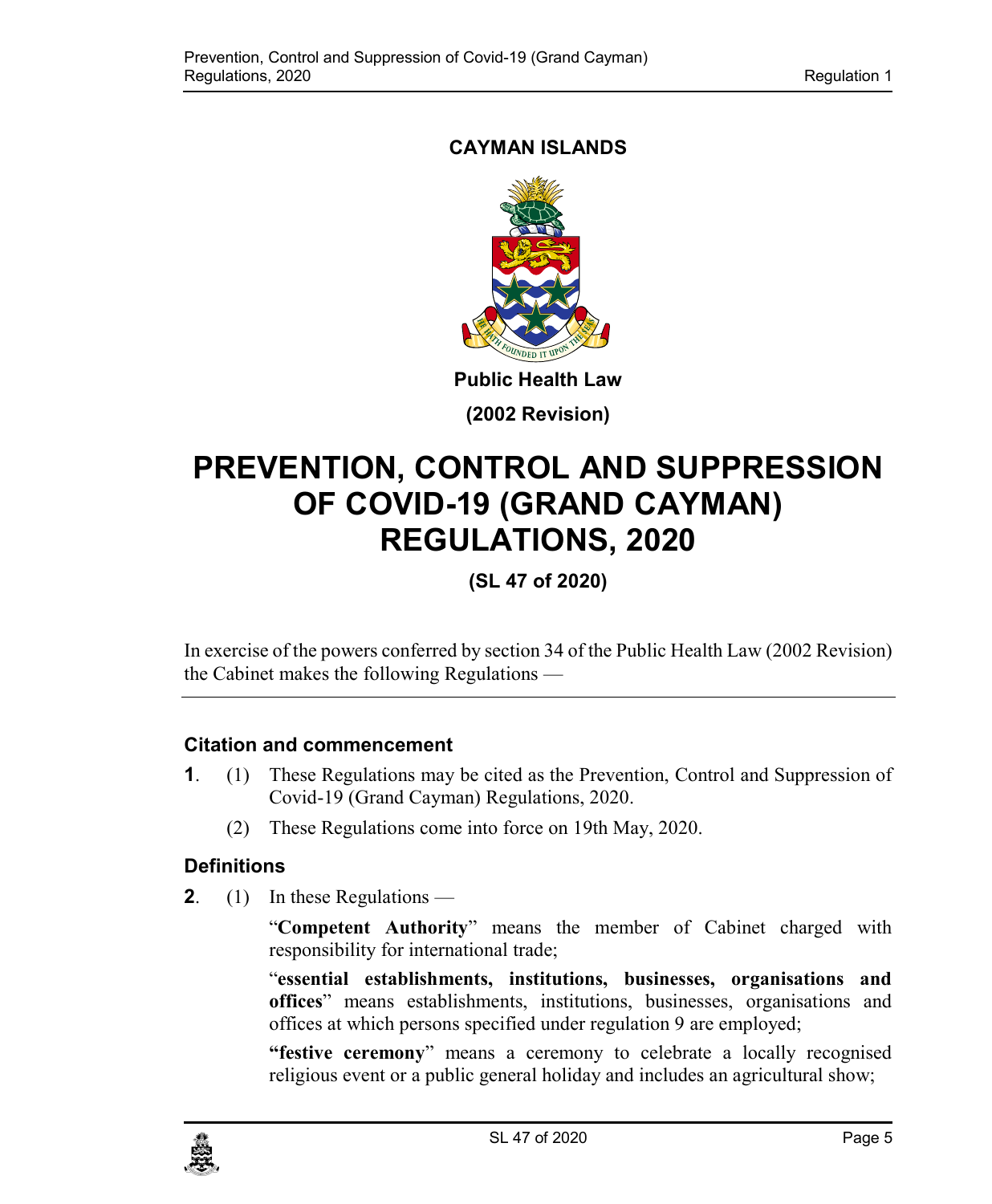**"non-profit organisation"** has the meaning assigned by the *Non-Profit Organisations Law (2020 Revision)*;

"**public general holiday**" has the meaning assigned by the *Public Holidays Law (2007 Revision)*;

"**public meeting**" includes a gathering of more than two persons in any public place for the purposes of engaging in the following activities —

- (a) leisure, recreational or spiritual activities including those organised by service clubs, faith-based organisations, community organisations, civic organisations and business organisations;
- (b) parades and social activities related to such parades, including stage shows and parties;
- (c) sporting events;
- (d) concerts;
- (e) conventions;
- (f) conferences;
- (g) graduations; and
- (h) fundraisers,

and such other activities as are specified by the Competent Authority and notified in the *Gazette*, in any other official Government website or official means of communication;

**"public place**" means any highway, street, public park or garden, any sea beach and any public bridge, road, lane, footway, square, court, alley or passage, whether a thoroughfare or not; and includes any open space and any premises to which, for the time being, the public have or are permitted to have access, whether on payment or otherwise;

"**virus**" means the virus known as Covid-19; and

"**waters**" means the waters of the territorial seas of the Islands.

(2) For the purposes of the definition of "**public meeting**", "person" does not include a person employed to provide the activities specified in the definition of "public meeting" or persons who reside within the same household.

#### <span id="page-5-0"></span>**3. Public meetings - exemptions**

- **3**. (1) For the avoidance of doubt, and subject to this regulation, the definition of "public meeting" in regulation 2 does not extend to any activity in the following public places —
	- (a) health care facilities;
	- (b) supermarkets;
	- (c) convenience stores and minimarts;

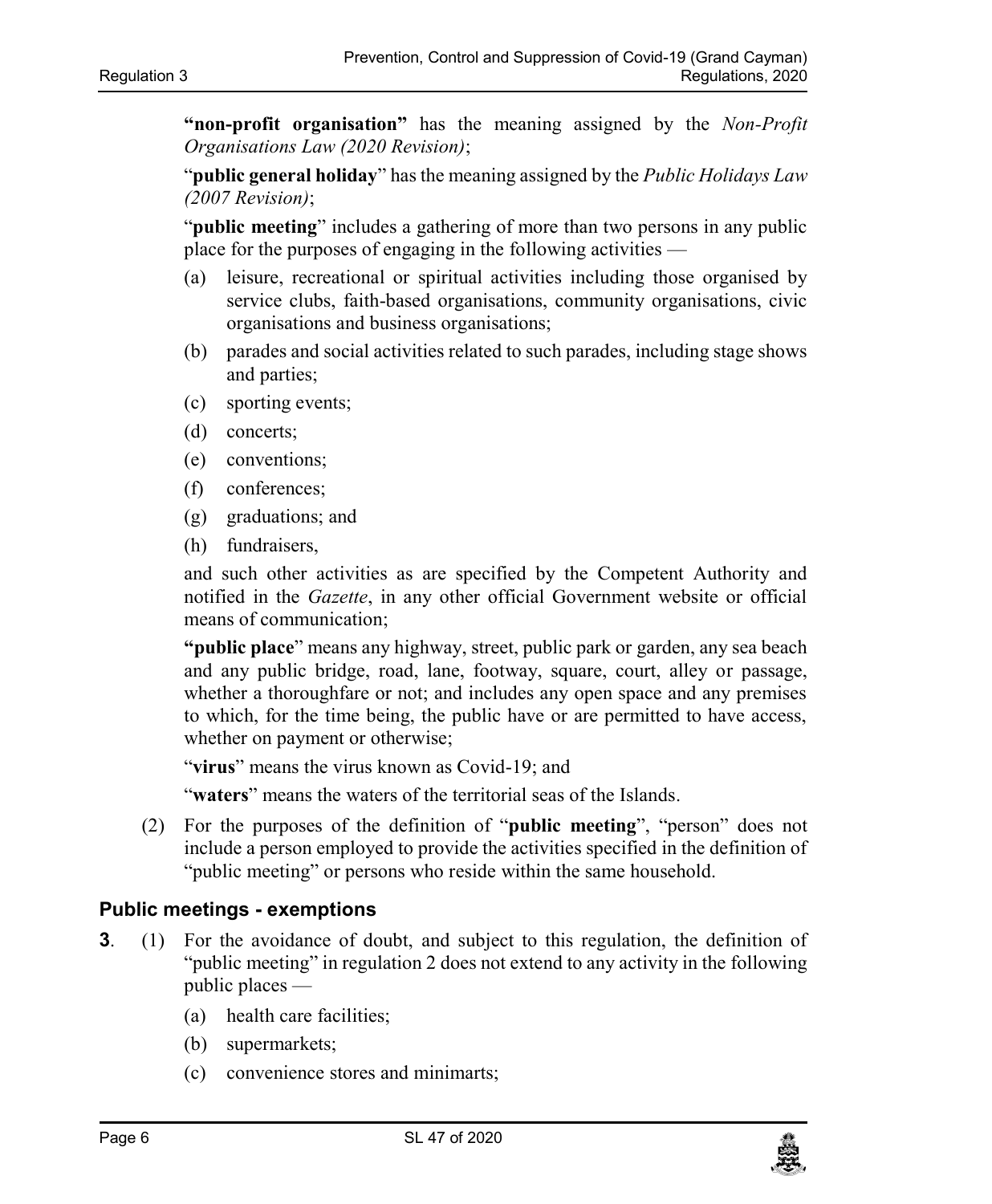- (d) hardware stores and home depots;
- (e) car dealerships and other businesses which sell vehicle parts, and maintain and repair vehicles;
- (f) car wash businesses;
- (g) subject to paragraph (4), construction, building and maintenance businesses, including businesses which provide engineering, plumbing, electrical, air conditioning and similar services;
- (h) pharmacies;
- (i) retail banks, building societies and credit unions;
- (j) gas or refilling stations;
- (k) post offices, and mail and parcel delivery businesses;
- (l) money remittance facilities, subject to such conditions as may be imposed by the Competent Authority;
- (m) educational institutions for the purpose of delivery and collection of material only; and
- (n) such other public places as may be specified by the Competent Authority and notified in the *Gazette*, in any other official Government website or official means of communication, subject to such conditions as may be imposed by the Competent Authority.
- (2) The owner or operator of a public place specified in paragraph (1) shall restrict the number of customers inside the place of business at any one time so that each customer is able to distance himself or herself at least six feet or two metres from any other person.
- (3) Every person who is indoors a public place specified in paragraph (1) shall wear a mask or cloth face covering in accordance with regulation 4.
- (4) Construction businesses may, with effect from the date of commencement of these Regulations, and subject to any conditions which may be imposed by the Competent Authority, perform works of construction and related services, in relation to the following —
	- (a) commercial buildings which were being constructed on or before March 27th, 2020 and were not completed by that date;
	- (b) buildings on multi- family sites which were being constructed on or before March 27th, 2020 and were not completed by that date; and
	- (c) buildings constructed before March 27th, 2020 and which were approved for final occupancy inspection on or before that date.
- (5) Each person in a public place shall maintain a distance of at least six feet or two metres from another person.

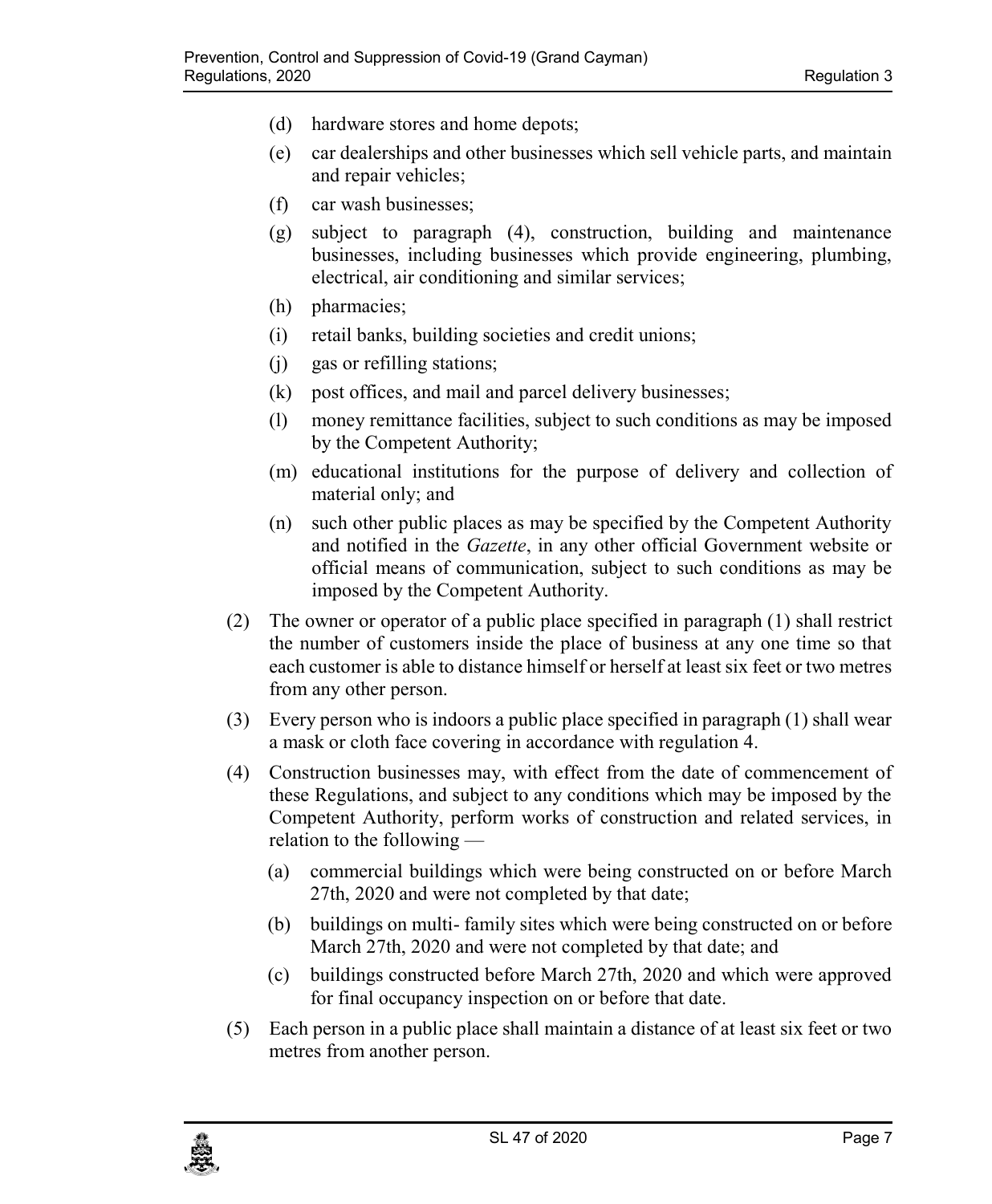(6) A person who contravenes paragraph (2), (4) or (5) commits an offence and is liable on conviction to a fine of one thousand dollars and to imprisonment for six months.

#### <span id="page-7-0"></span>**4. Wearing of masks**

- **4**. (1) With effect from the date of commencement of these Regulations, any person over the age of two years who is indoors a public place and is unable to, or does not maintain a distance of six feet from every other person, shall cover his or her mouth and nose with a mask or cloth face covering, except —
	- (a) where the person is unable to wear a mask or cloth face covering due to a medical condition or the person is otherwise exempted by guidance provided by the Medical Officer of Health; or
	- (b) where the person is sitting or eating, without talking, at his or her desk at the person's place of employment.
	- (2) A person who refuses to wear a mask or cloth face covering because of a medical condition shall not be required to produce documentation verifying the condition.
	- (3) Paragraph (1) applies to all employees and customers of businesses and other organizations open to the public.
	- (4) All persons are also required to wear masks or cloth face coverings when providing or using the services of any taxi or ride-sharing, or similar public transport service or while within an enclosed or semi-enclosed waiting area for the transport service.
	- (5) The Medical Officer of Health shall issue written guidance to implement the provisions of this regulation, which shall include guidance for the use of masks or cloth face coverings by children between the ages of two and ten years old.
	- (6) The guidance under paragraph (5) shall be published in the *Gazette*, in any other official Government website or official means of communication.
	- (7) Where a customer refuses to wear a mask or cloth face covering for non-medical reasons, the owner or operator of a public place may refuse entry to the person.

#### <span id="page-7-1"></span>**5. Prohibition on holding of public meeting, procession or festive ceremony**

- **5**. (1) For the purposes of preventing, controlling and suppressing the spread of the virus, no person shall hold any public meeting, procession or festive ceremony in Grand Cayman until further notice or until such date as the Cabinet may by notice specify.
	- (2) A notice under paragraph (1) shall be published in the *Gazette,* in any other official Government website or official means of communication.
	- (3) A person who contravenes paragraph (1) commits an offence and is liable on conviction to a fine of one thousand dollars and to imprisonment for six months.

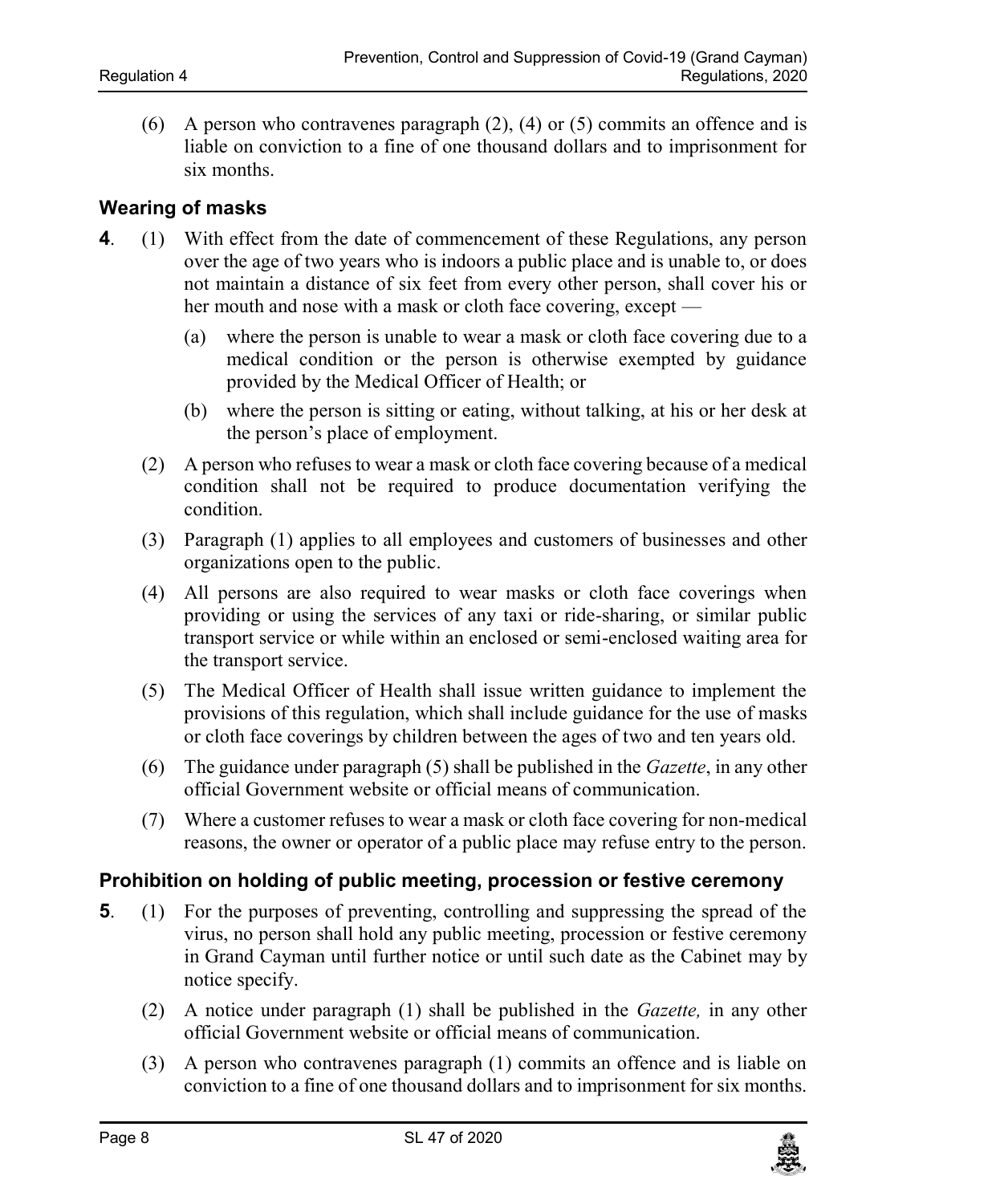## <span id="page-8-0"></span>**6. Closure of public places**

- **6**. (1) For the purposes of preventing, controlling and suppressing the spread of the virus —
	- (a) with the exception of essential establishments, institutions, businesses, organisations and offices, the establishments, institutions, businesses, organisations and offices specified in regulation 3(1) and government offices, all other establishments, institutions, businesses, organisations and offices shall be closed but, if the establishments, institutions, businesses, organisations or offices so require, their employees shall work remotely from home;
	- (b) the public places specified in regulation  $3(1)$ , (with the exception of health care facilities, retail banks, building societies and credit unions), shall restrict their hours of business to during the hours of 6:00 a.m. and 7:00 p.m.;
	- (c) retail banks, building societies and credit unions shall restrict their hours of business to during the hours of 9:00 a.m. and 4:00 p.m.; and
	- (d) all persons employed within the public service, unless specifically designated as essential workers, shall work remotely from home.
	- (2) Health care facilities shall not be restricted in their hours of business.
	- (3) A person who contravenes paragraph (1) commits an offence and is liable on conviction to a fine of one thousand dollars and to imprisonment for six months.

## <span id="page-8-1"></span>**7. Restriction on certain activities and operations**

- **7**. (1) For the purposes of preventing, controlling and suppressing the spread of the virus, no person shall —
	- (a) host or attend a private party which includes any person from outside of the immediate household of the house occupant;
	- (b) conduct the business of a restaurant, unless the restaurant is providing only for drive-through services or, the take out, delivery or curb side collection of food;
	- (c) conduct the business of a pet grooming service, unless the person is providing only for the collection and delivery of pets;
	- (d) conduct the business of a retail store, unless the person is providing only for the delivery or curb side collection of goods;
	- (e) conduct the business of a laundromat, unless the person is providing only for the collection and delivery of items;
	- (f) visit or permit entry to any person to  $-$ 
		- (i) a strata gym; or
		- (ii) a public or strata playground;

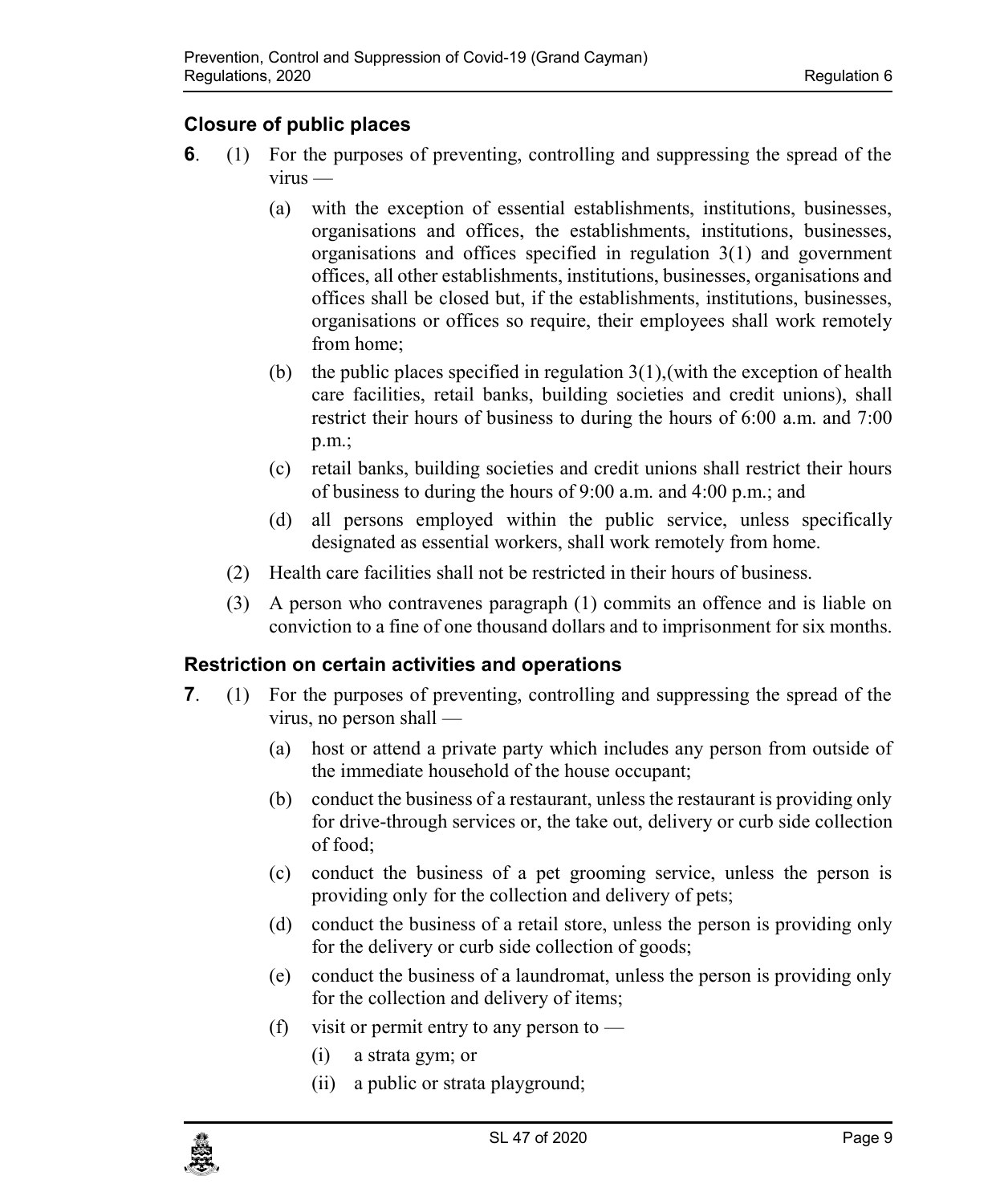- (g) subject to regulation 10, visit or permit entry to an educational institution, unless the person is involved in the distribution or collection of school supplies;
- (h) offer for hire or seek to travel on
	- (i) a boat, travelling inter-island, except for transport of freight or for the importation and distribution of seafood; or
	- (ii) inter-island private commercial sea transport that is non-essential;
- (i) host or attend a wedding which hosts ten or more persons other than the bride, bridegroom, official witnesses and the marriage officer; or
- (j) host or attend a funeral, except ten members of the immediate family, six pallbearers, at least one officiant and essential mortuary staff.
- (2) A person who contravenes paragraph (1) commits an offence and is liable on conviction to a fine of one thousand dollars and to imprisonment for six months.

#### <span id="page-9-0"></span>**8. Restriction on visitation**

- **8**. (1) With the exception of the Medical Officer of Health or a person authorised by the Medical Officer of Health for the purposes of surveillance or management of a person in quarantine or isolation, no person shall visit or be permitted to visit —
	- (a) a place or facility of quarantine or isolation;
	- (b) a detainee in a prison or place of detention; or
	- (c) a patient in a health care facility.
	- (2) No person shall, except with the written permission of the Medical Officer of Health, visit or be permitted to visit a residential home care facility.
	- (3) A person who contravenes paragraph (1) or (2) commits an offence and is liable on conviction to a fine of one thousand dollars and to imprisonment for six months.

#### <span id="page-9-1"></span>**9. Shelter in place**

- **9**. (1) For the purposes of preventing, controlling and suppressing the spread of the virus and subject to paragraphs  $(2)$ ,  $(3)$ ,  $(4)$ ,  $(6)$ ,  $(7)$ ,  $(8)$ ,  $(9)$  and  $(10)$ , persons shall remain in the confines of their place of residence, inclusive of their yard space.
	- (2) The following persons are exempt from paragraph (1) while carrying out their official or employment related duties —
		- (a) an officer of the Royal Cayman Islands Police Service referred to in section 3 of the *Police Law (2017 Revision)*;

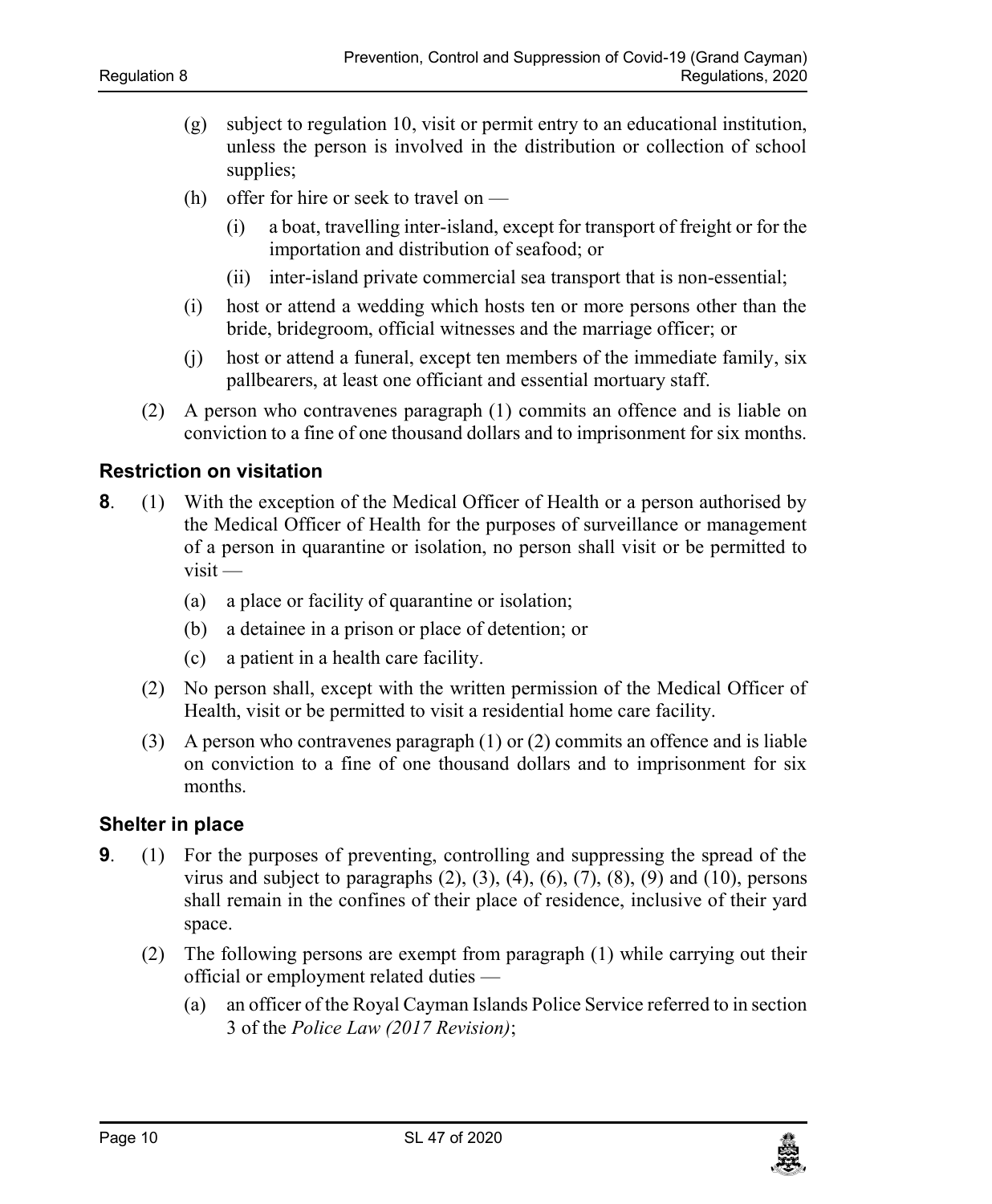- (b) a customs and border control officer of the Customs and Border Control Service established under section 3 of the *Customs and Border Control Law, 2018*;
- (c) an officer of the Fire Brigade established under section 3 of the *Fire Brigade Law (2006 Revision)*;
- (d) a prison officer;
- (e) persons involved in essential services delivery, in the form of child protection and residential care, in the Department of Children and Family Services;
- (f) waste and sanitation workers;
- (g) staff within a health care facility or persons delivering emergency medical services, persons providing pain management services or persons providing treatment of chronic pain;
- (h) essential officers of any water, electricity or other sector encompassing the provision of electronic communications including print and electronic media;
- (i) persons employed to physically deliver water or cooking gas to premises;
- (j) persons who provide care to other persons with a disability or who are otherwise vulnerable persons;
- (k) non-profit organisations which, and other persons who, engage in the preparation and delivery of food and supplies to persons with disabilities or to persons who are vulnerable persons, where those non-profit organisations and persons are approved by the Competent Authority for the purpose of subparagraph (ae);
- (l) subject to paragraph (3), persons who operate or drive taxis or omnibuses;
- (m) persons involved in agriculture and food production;
- (n) persons engaged in the provision of emergency veterinary services;
- (o) persons engaged in the provision of pet grooming services and persons employed by them to provide collection and delivery services in respect of the pets;
- (p) persons engaged in the provision of pool maintenance, grounds maintenance, landscaping and gardening services;
- (q) postal workers and persons employed by mail or parcel courier services to collect and deliver mail and parcels;
- (r) persons who are involved in the distribution of school supplies at educational institutions;
- (s) persons who operate and manage retail stores, and persons employed by retail stores to provide delivery services in respect of the goods;

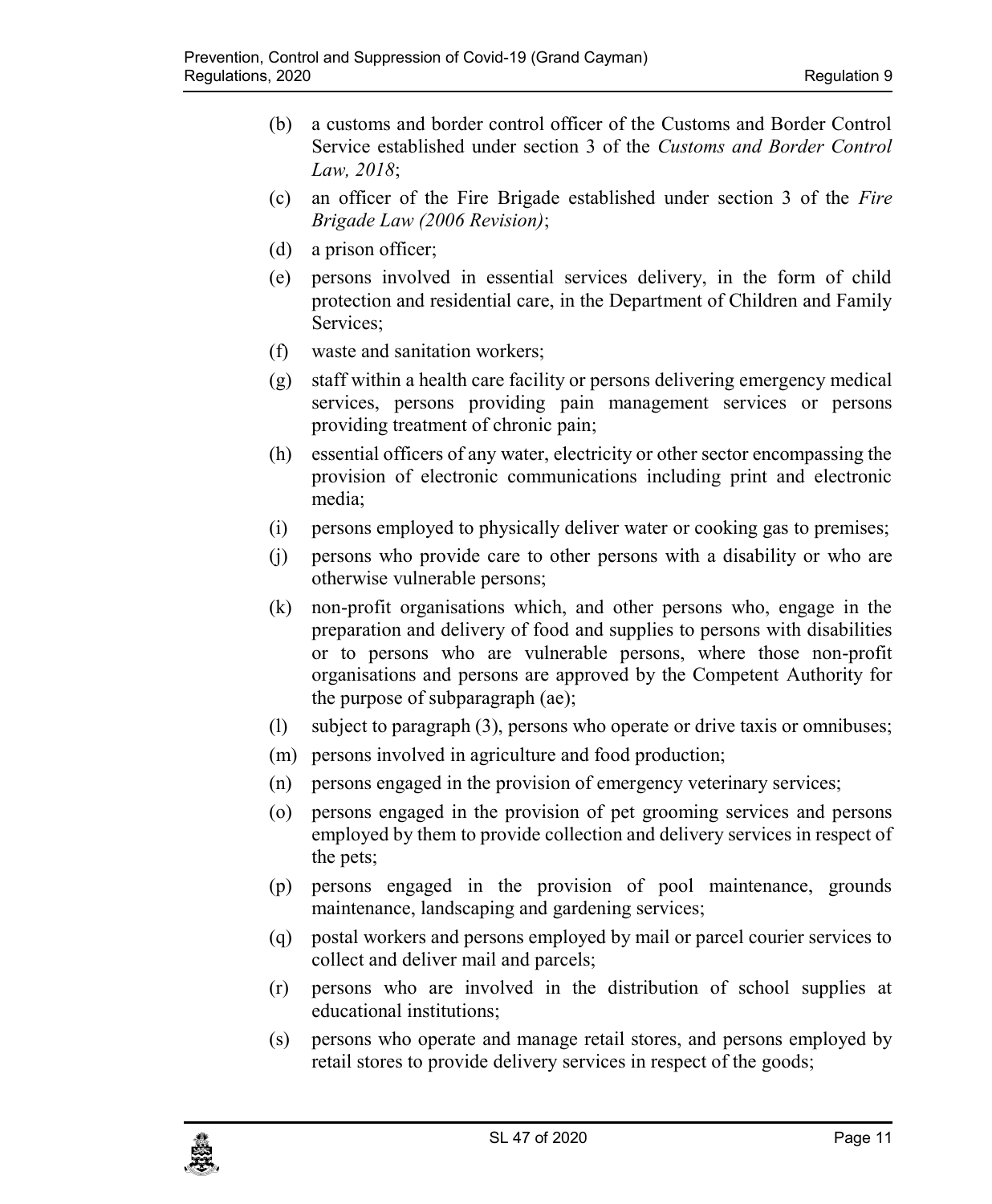- (t) persons who operate, manage or are employed by any of the public places specified in regulation 3(1);
- (u) persons who provide laundromat services and persons employed by laundromats to provide collection and delivery services in respect of the items;
- (v) persons engaged in the exercise of Cabinet, parliamentary or judicial duties;
- (w) persons providing services connected with the loading and unloading of cargo ships and with the storage and delivery of goods;
- (x) persons employed by a business licensed to provide security guard services;
- (y) persons employed by restaurants to provide food delivery services, until no later than 10:00 p.m.;
- (z) persons employed by businesses other than restaurants to provide food or grocery delivery services, until no later than 10:00 p.m.;
- (aa) persons who travel to restaurants which provide drive-through or curb side collection of food or provide for the take out of food, until no later than  $7:00 \text{ p.m.};$
- (ab) civil servants as designated by the Chief Officer of the Portfolio of the Civil Service, for the purposes of performing their employment duties;
- (ac) persons who operate, manage or are employed by pest control businesses;
- (ad) other members of an essential service or an essential services provider, as designated by the Competent Authority after consultation with the Hazard Management Department of the Cayman Islands, for the purposes of performing their employment duties; and
- (ae) other persons involved in such other activities, duties, businesses, purposes or undertakings as may be specified by the Competent Authority and notified in the *Gazette*, in any other official Government website or official means of communication, subject to such conditions as may be imposed by the Competent Authority.
- (3) A person who is exempted to drive a taxi or an omnibus under paragraph  $(2)(l)$ shall only drive such taxi or omnibus on the following conditions —
	- (a) only half of the total seating capacity of the taxi or omnibus is used at any time;
	- (b) seating in the taxi or omnibus is staggered in such a way that each passenger is able to distance himself or herself as far as possible from the other passenger and the driver; and
	- (c) all persons, including the driver of the taxi or omnibus, shall wear masks or cloth face coverings when in the taxi or omnibus,

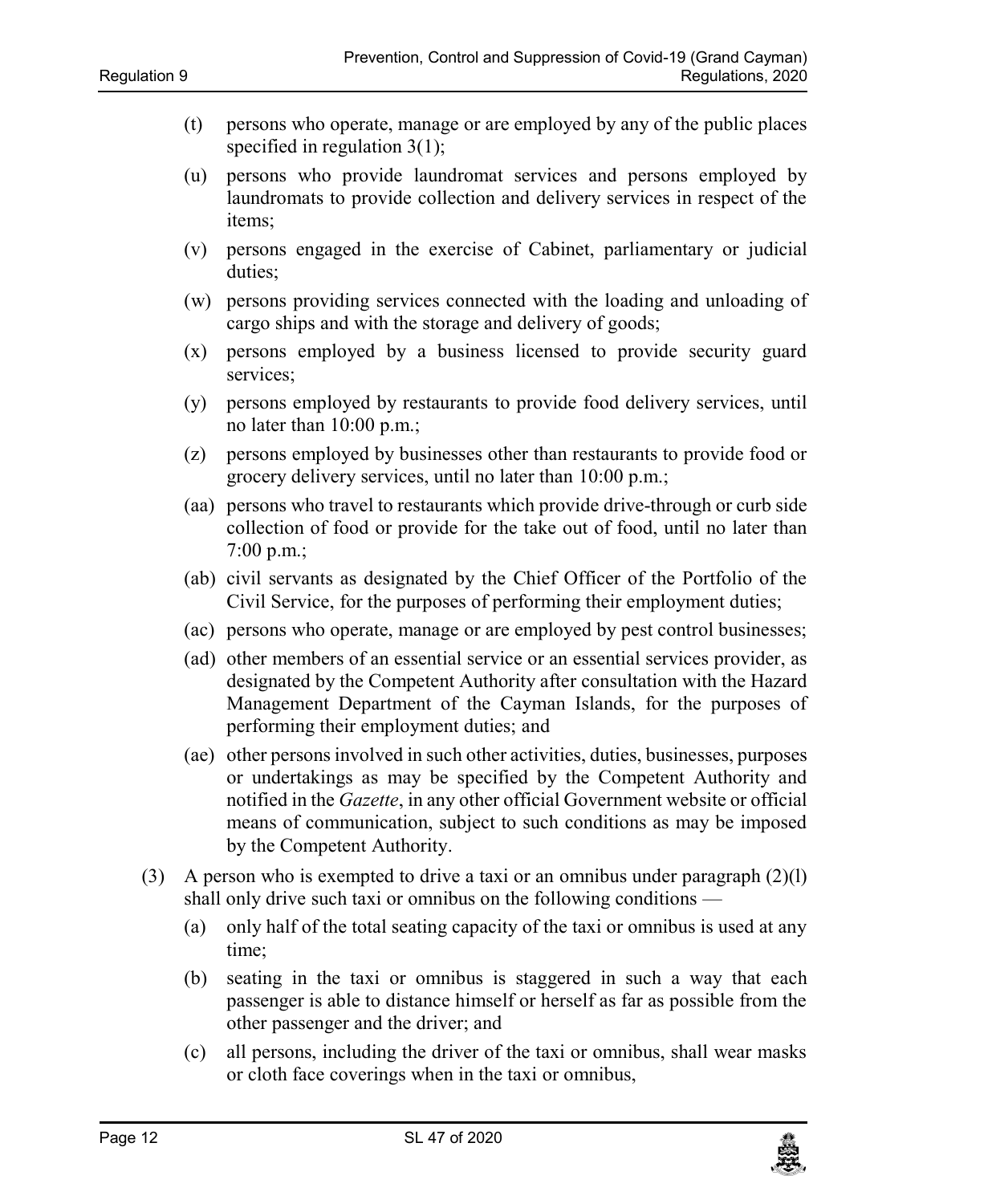and a person who contravenes subparagraph (a) commits an offence and is liable on conviction to a fine of one thousand dollars and to imprisonment for six months.

- (4) Notwithstanding paragraph (1), persons who have to undertake essential travel —
	- (a) to fulfil a legal obligation, including  $-$ 
		- (i) attending court;
		- (ii) satisfying bail conditions; or
		- (iii) participating in, or representing a person in, legal or related proceedings;
	- (b) in relation to children who do not live in the same household as their parents, or one of their parents, to continue existing arrangements for access to, and contact between, parents and children; or
	- (c) to any of the public places specified under regulation  $3(1)$ ,

may leave their place of residence for such purposes or to travel to such places and to carry out any relevant activity in such places.

- (5) For the purposes of paragraph (4)(b), "**parent**" includes a step-parent, a person who has parental responsibility for a child or a person who has care of a child.
- (6) Paragraph (1) does not apply to persons who are required to leave their place of residence because they are at risk of injury or risk of death.
- (7) Notwithstanding paragraph (1) and subject to paragraph (10) and regulation 10, a person may, on any day, engage in outdoor exercise —
	- (a) alone;
	- (b) together with other persons who reside within the same household; or
	- (c) together with one other person not being a member of the person's household,

for no more than two hours each day between the hours of 5:15 a.m. and 7:00 p.m., provided that the person maintains a distance of at least six feet or two metres from any other person.

- (8) For the purposes of paragraph  $(7)$ 
	- (a) exercise includes
		- (i) the walking of a pet,
		- (ii) playing tennis on a private or strata tennis court;
		- (iii) swimming in a strata pool; and
		- (iv) subject to paragraph (10) and regulation 10, exercising on the beach and swimming in the sea; and

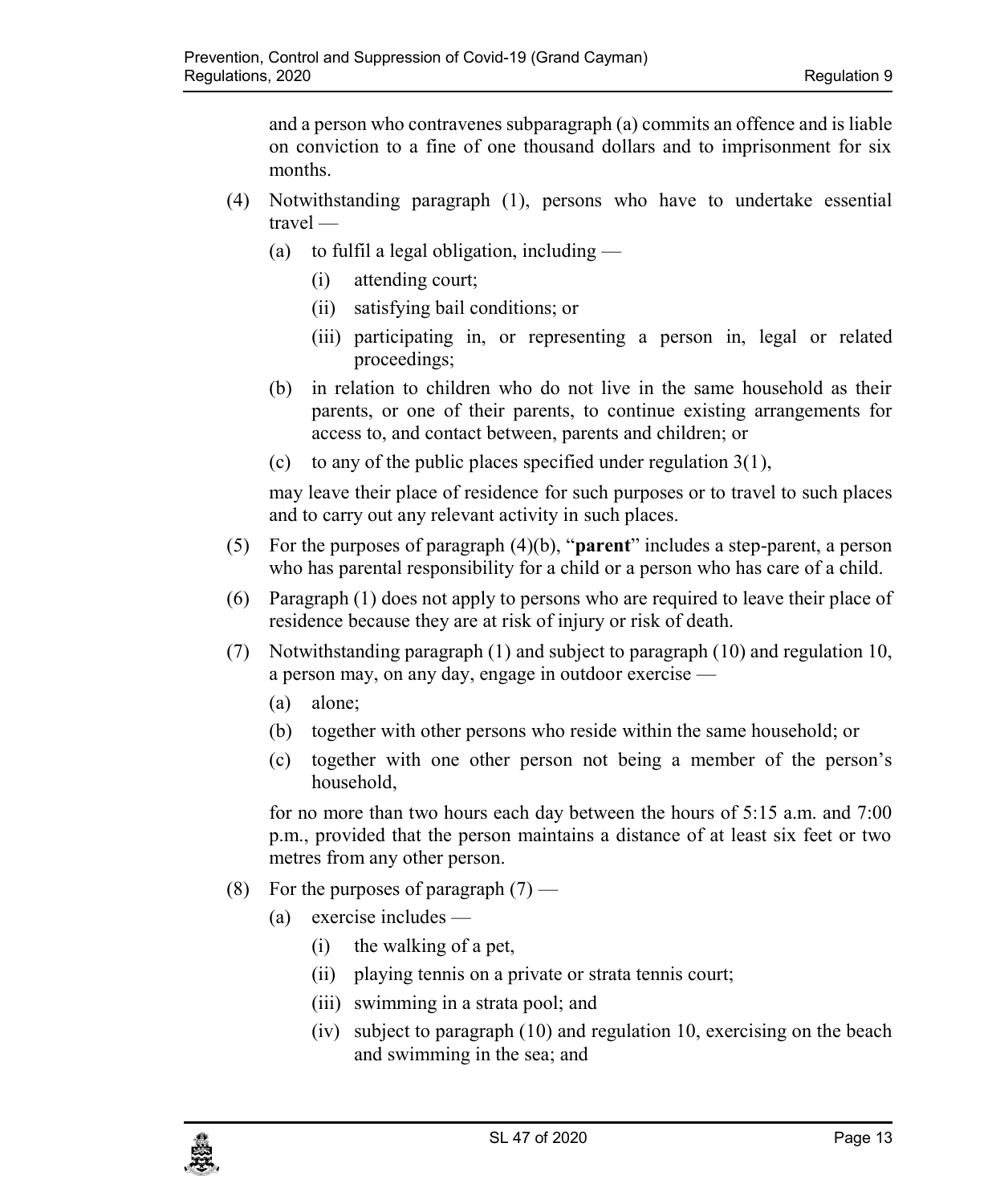- (b) exercise shall not be carried out in a public pool, a public gym, or a strata gym.
- (9) Subject to paragraph (10), a person may fish from the shoreline
	- (a) alone;
	- (b) together with other persons who reside within the same household; or
	- (c) together with one other person not being a member of the person's household,

on any day between the hours of 5:15. a.m. and 7:00 p.m., provided that the person maintains a distance of at least six feet or two metres from any other person.

- (10) Notwithstanding that pursuant to paragraph  $(8)(a)(iv)$  and paragraph (9) persons may visit the beach to exercise, swim in the sea and fish from the shoreline —
	- (a) no person shall exercise on a beach, swim in the sea or fish from the shoreline on a Sunday;
	- (b) no person shall hold or attend any party, picnic or similar gathering on a beach;
	- (c) no person shall engage in any activity in the waters other than those specified in paragraph  $(8)(a)(iv)$  and  $(9)$ ; and
	- (d) no person shall fish from the shoreline in any of the areas specified in the Schedule,

and a person who contravenes this paragraph commits an offence and is liable on conviction to a fine of one thousand dollars and to imprisonment for six months.

(11) A person who, without lawful authority, remains in a place other than the confines of the person's place of residence, inclusive of the person's yard space, commits an offence and is liable on conviction to a fine of one thousand dollars and to imprisonment for six months.

#### <span id="page-13-0"></span>**10. Restriction on certain essential travel**

- **10**. (1) Notwithstanding regulation 9(4)(c), and subject to regulation 3(2), the restrictions in paragraph  $(2)$  apply to —
	- (a) persons who have to undertake essential travel to the following public places —
		- (i) supermarkets;
		- (ii) convenience stores and minimarts;
		- (iii) hardware stores and home depots;
		- (iv) retail businesses;
		- (v) car wash businesses;

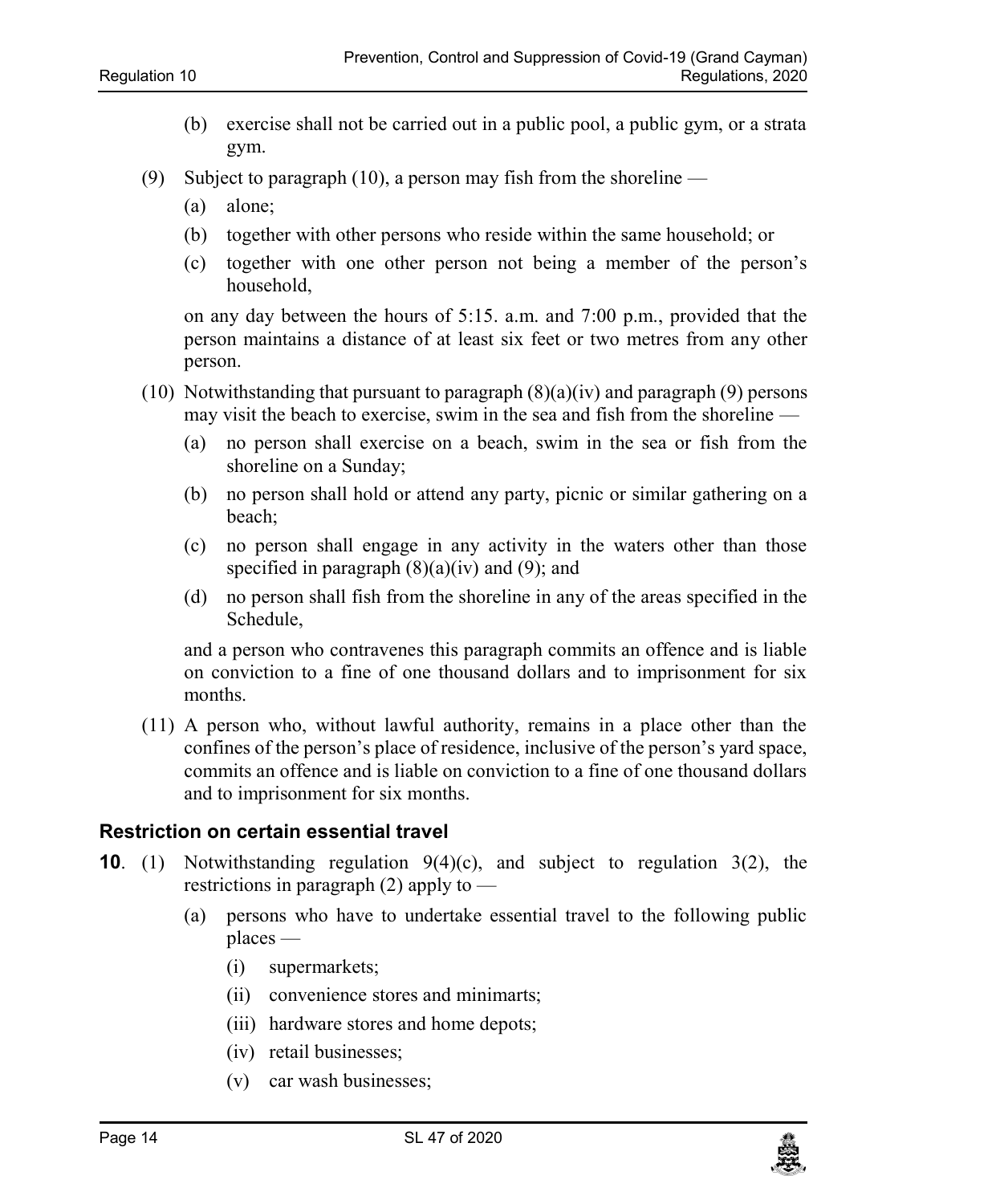- (vi) retail banks, building societies and credit unions;
- (vii) gas or refilling stations;
- (viii) post offices, and mail and parcel delivery businesses; and
- (ix) money remittance facilities, subject to such conditions as may be imposed by the Competent Authority;
- (b) persons who have to travel to educational institutions to collect school supplies; and
- (c) persons who wish to exercise on the beach or swim in the sea.
- (2) Subject to paragraph (3), where persons have to travel to a place in paragraph (1)(a) or (b) or wish to exercise on the beach or swim in the sea in accordance with paragraph  $(1)(c)$  —
	- (a) persons whose surnames begin with the letters A to K shall only do so on Mondays, Wednesdays, and Fridays; and
	- (b) persons whose surnames begin with the letters L to Z shall only do so on Tuesdays, Thursdays, and Saturdays.
- (3) Where a person has a double-barrelled surname, the first name of the person's double-barrelled surname shall be the name used for the purposes of paragraph (2).
- (4) A person who contravenes paragraph (2) commits an offence and is liable on conviction to a fine of one thousand dollars and to imprisonment for six months.

## <span id="page-14-0"></span>**11. Travelling by boat**

- **11**. (1) A person in Grand Cayman may use a boat between the hours of 5:15 a.m. and 7:00 p.m. on any day, not including Sunday, only for the purpose of fishing in the waters but —
	- (a) no more than two persons shall be on any boat;
	- (b) no person shall travel by boat to visit Cayman Brac or Little Cayman; and
	- (c) no person shall operate or manoeuvre a boat so as to congregate or gather with any other person on any other boat or vessel.
	- (2) No person shall congregate or conduct any boating activity in the waters in the areas specified in the Schedule.
	- (3) A person who contravenes paragraph (1) or (2) commits an offence and is liable on conviction to a fine of one thousand dollars and to imprisonment for six months.

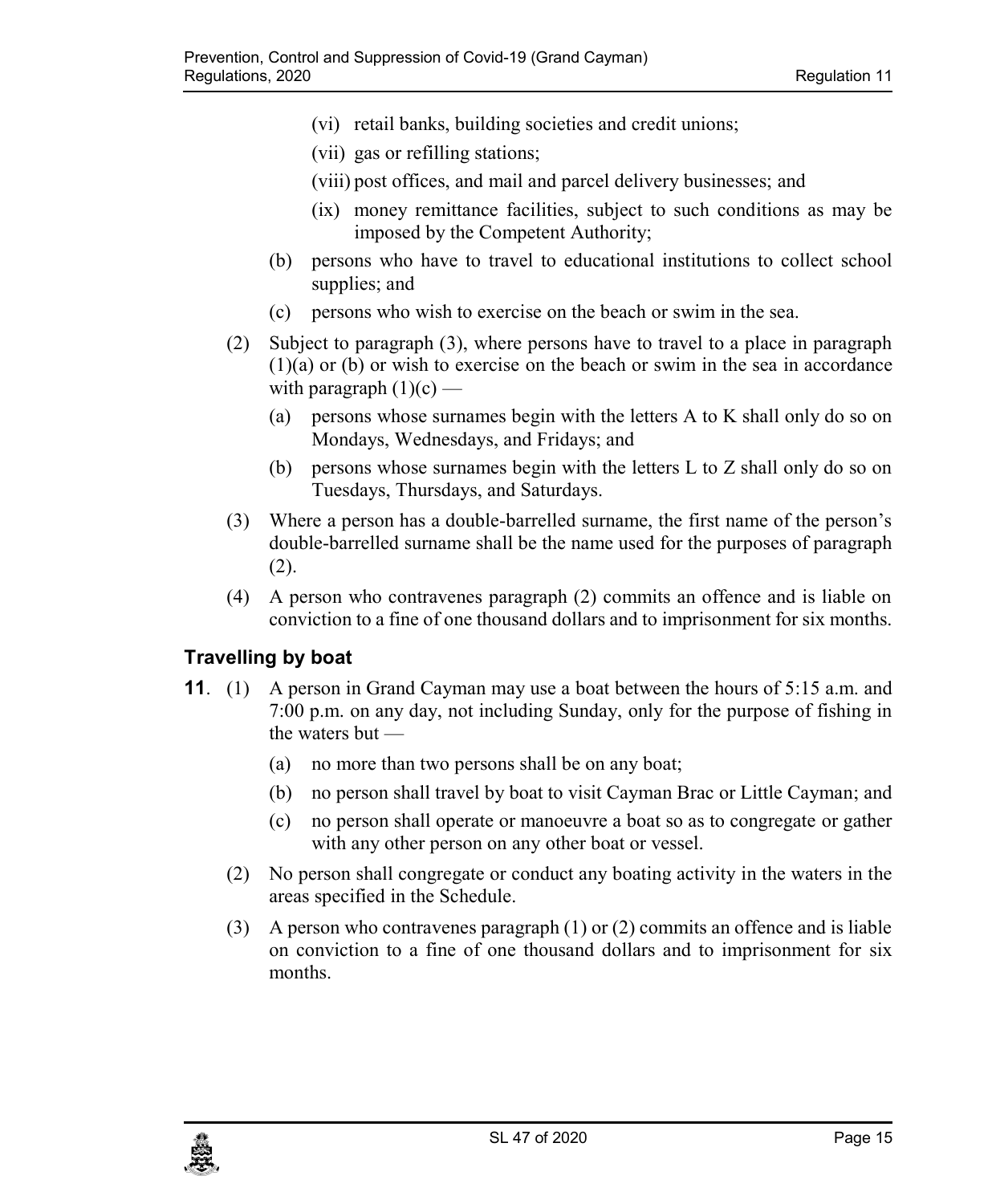### <span id="page-15-0"></span>**12. Police powers**

- **12**. (1) A police officer may require a person to answer any questions to enable the police officer to ascertain who the person is and whether the person is exempt under these Regulations, and where the person does not satisfy the police officer that the person falls within the exempted categories set out under these Regulations, the police officer may —
	- (a) direct the person to go immediately to the person's place of residence; or
	- (b) detain and convey the person to the person's place of residence.
	- (2) The power in paragraph (1) may be exercised where a person is at any place other than the person's place of residence.
	- (3) For the purposes of exercising the power in paragraph (1), a police officer may enter any place other than a residence.
	- (4) A police officer may use reasonable force, if necessary, in the exercise of a power under this regulation.

### <span id="page-15-1"></span>**13. Repeal of the Prevention, Control and Suppression of Covid-19 Regulations, 2020**

**13**. The *Prevention, Control and Suppression of Covid-19 Regulations, 2020* are repealed.

### <span id="page-15-2"></span>**14. Expiry**

**14**. These Regulations shall continue in force for a period of fourteen days from the date of commencement of these Regulations, unless extended for a further period as the Cabinet may specify by notice in the *Gazette*, in any other official Government website or official means of communication.